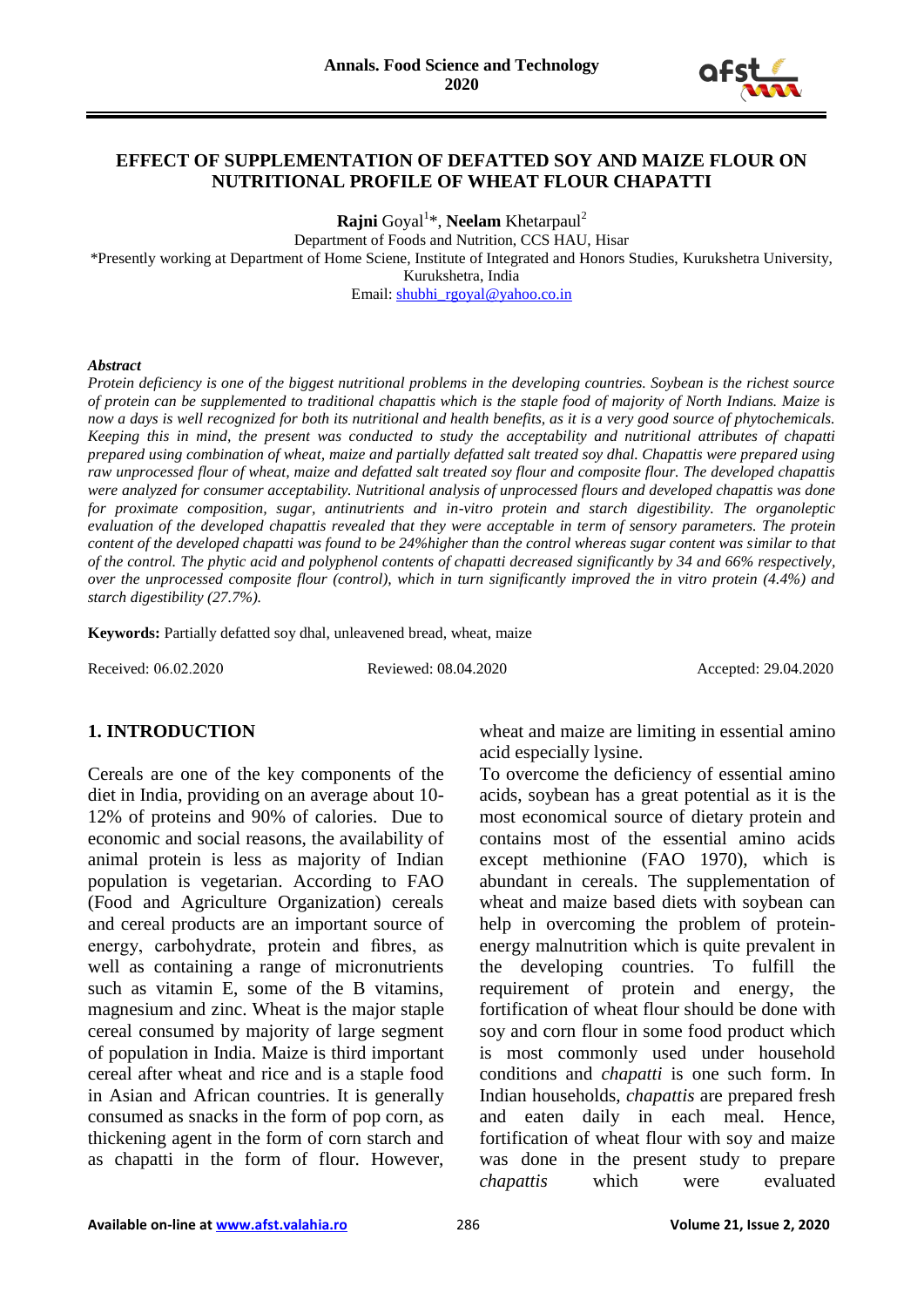

organoleptically by a panel of semi-trained judges followed by their nutritional evaluation.

# **2. MATERIALS AND METHODS**

# **Preparation of flours for making chapattis**

Maize was procured from local market and ground to fine powder. Whole wheat flour was procured from the local market. Soybean( PK 416 variety) was obtained from Plant Breeding Department of CCSHAU, Hisar and processed using following method:

# **Blanching and dehulling of soybean**

Soybean was blanched for 10 minutes in boiling water, husk was removed manually and obtained soydhal was dried in oven at  $60^{\circ}$ C  $\pm$ 2°C till constant weight was attained.

# **Partial defatting of soy dhal**

Soydhal was then soaked in hexane for 24 hours followed by 4 hours shaking which resulted in 9.6 per cent reduction in total fat content of soy *dhal* (Khetarpaul *et al.,* 2004c).

# **Presoaking treatments of soy dhal**

Four salt treatments viz. sodium carbonate, sodium bicarbonate, sodium chloride and sodium tripolyphosphate (0.75% for 6 hours) were given to soy *dhal* to reduce its cooking time (Khetarpaul et. al., 2004a, 2004b & 2005). This *dhal* was further used in combination with wheat and maize flour for the development of nutritious *chapatti*.

# **Method of preparing chapatti**

*Chapattis* were prepared incorporating soy and maize with wheat flour in the following two proportions using conventional method (Rawat, 1990).

**Type of** *chapatti* **Type I/Type II/Type III/Type IV**

| Ingredients | А  | B  |
|-------------|----|----|
| Wheat flour | 75 | 85 |
| Soy flour   | 15 | 10 |
| Maize flour | 10 |    |

Type I: Sodium carbonate treated soydhal +  $wheat + maize$ 

Type II: Sodium bicarbonate treated soydhal + wheat  $+$  maize

Type III: Sodium chloride treated soydhal + wheat  $+$  maize

Type IV: Sodium tripolyphosphate treated soydhal + wheat + maize

# **Sensory evaluation of chapattis**

Organoleptic evaluation of control and developed *chapattis* was done by a panel of 10 semi trained judges using 9 point hedonic scale. The scores between 1 and 9 were given by the judges. The ranking of the scores is as given below:

- 9 Very desirable<br>8 Desirable
- Desirable
- 7 Moderately desirable
- 6 Slightly desirable
- 5 Neither desirable nor undesirable
- 4 Slightly undesirable
- 3 Moderatly undesirable
- 2 Undesirable
- 1 Very undesirable

Nutritional evaluation of the best accepted *chapatti* with the highest score was done. The selected developed *chapatti* as well as control *chapatti* were dried in oven at  $60^{\circ}C \pm 2^{\circ}C$  till constant weight was achieved. After drying, the samples were ground to fine powder and analyzed for following parameters:

# **Nutritional Evaluation of chapattis**

# **a) Proximate nutrients**

Moisture, crude protein, fat, ash and crude fibre contents of raw flour as well as *chapatti* were estimated using the standard method of analysis (AOAC, 1990).

# *b)* **Carbohydrate profile**

Total soluble sugars, reducing sugar and nonreducing sugar contents were determined by the method of Hulme and Narain (1931).

# *c)* **Antinutrients**

Phytic acid and polyphenol contents was determined using the method of Davies and Reid (1979) and Singh and Jambunathan (1981), respectively.

# *d)* **In vitro protein and starch digestibility**

*In vitro* protein and starch digestibility were estimated by the modified method of Mertz *et al.* (1983) and Singh *et al.* (1982), respectively.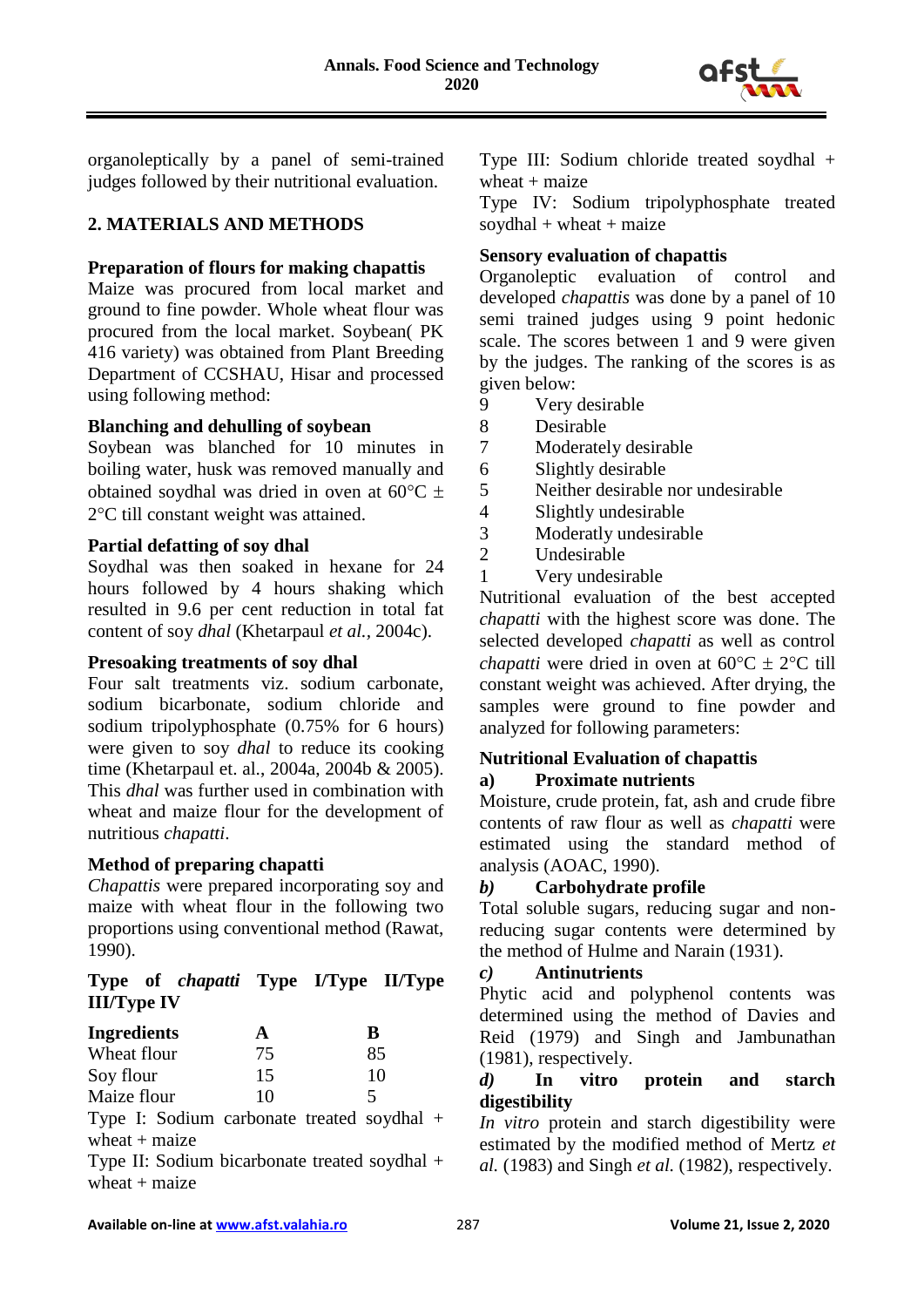

#### **Statistical analysis**

The data were subjected to statistical analysis for calculation of mean and standard error. The data were analyzed in completely randomized design for analysis of variance (Panse and Sukhatme, 1961).

# **3. RESULTS AND DISCUSSION**

#### **Sensory evaluation**

The sensory scores of Type I (A and B *chapatti*) revealed that these were 'liked moderately' except taste of B *chapatti* which was 'liked slightly'.

In case of Type II (A and B) *chapatti,* colour and appearance was 'liked moderately' by the judges. Flavour and texture of Type II A and B *chapatti* were found to fall in 'like slightly' category except flavour of B *chapatti* which fell in 'like moderately' category. Taste and overall acceptability of Type II (A and B) *chapatti* fell in 'like slightly' category except the taste of B *chapatti* which was 'neither desirable nor undesirable'.

The sensory scores of Type III (A and B) *chapatti* fell in 'like moderately' category except taste which was 'liked slightly'.

The colour and appearance of Type IV (A and B) *chapatti* was 'liked moderately' by the judges, except appearance of B *chapatti* which fell in 'like slightly' category. Flavour, texture and overall acceptability of Type IV A and B *chapatti* were found to fall in 'like slightly' category. However, taste of A and B *chapatti* fell in 'neither desirable nor undesirable' and 'slightly undesirable' category, respectively.

Overall, the score of overall acceptability was the highest for Type I-A *chapatti* prepared from wheat: soy: maize (75:15:10) so this type of *chapatti* was further selected for nutritional evaluation.

The results are also consistent and similar to those of Deshpande (2001) who evaluated *chapatti* prepared from wheat flour blended with full fat soyflour (90:10). Raza et. at. (2014) observed that chapatti prepared using 80:20 blend of wheat and maize flour had maximum acceptability. Katiyar and Katiyar (2018) reported that the quality and taste of chapattis were desirable and fairly acceptable prepared from blended flour of wheat, soy, bajra, maize and chickpea.

**Table 1.** Sensory evaluation of *chapati* prepared from wheat flour (control) and composite flour containing wheat, maize and soy flour

| Salt treatment of<br>soy dhal        | Type of<br>chapati | Colour         | Appearance     | <b>Flavour</b> | <b>Texture</b> | <b>Taste</b>   | <b>Overall</b><br>accepta-<br>bility |
|--------------------------------------|--------------------|----------------|----------------|----------------|----------------|----------------|--------------------------------------|
| Sodium carbonate<br>(Type I)         | Control            | $7.8 \pm 0.31$ | $7.8 + 26$     | $7.8 \pm 0.25$ | $7.8 \pm 0.36$ | $7.9 \pm 0.31$ | $7.82 \pm 0.42$                      |
|                                      | A                  | $7.6 \pm 0.16$ | $7.6 \pm 0.16$ | $7.2 \pm 0.13$ | $7.6 \pm 0.16$ | $7.3 \pm 0.15$ | $7.46 \pm 0.08$                      |
|                                      | B                  | $7.6 \pm 0.16$ | $7.3 \pm 15$   | $7.1 \pm 0.10$ | $7.2 \pm 0.13$ | $6.6 \pm 0.16$ | $7.16 \pm 0.08$                      |
|                                      | CD(P<0.05)         | <b>NS</b>      | <b>NS</b>      | 0.36           | 0.42           | 0.41           | 0.28                                 |
| Sodium bicarbonate<br>(Type II)      | Control            | $7.8 \pm 0.31$ | $7.8 \pm 0.26$ | 7.8 0.25       | $7.8 \pm 0.36$ | $7.9 \pm 0.31$ | $7.82 \pm 0.42$                      |
|                                      | A                  | $7.1 \pm 0.18$ | $7.1 \pm 0.18$ | $6.9 \pm 0.18$ | $6.4 \pm 0.21$ | $6.5 \pm 0.27$ | $6.92 \pm 0.18$                      |
|                                      | B                  | $7.2 \pm 0.13$ | $7.2 \pm 0.20$ | $7.0 \pm 0.15$ | $6.6 \pm 0.20$ | $5.5 \pm 0.40$ | $6.82 \pm 0.16$                      |
|                                      | CD(P<0.05)         | 0.44           | 0.50           | 0.45           | 0.54           | 0.83           | 0.47                                 |
| Sodium chloride<br>(Type III)        | Control            | $7.8 \pm 0.31$ | $7.8 \pm 0.26$ | $7.8 \pm 0.25$ | $7.8 \pm 0.36$ | $7.9 \pm 0.31$ | $7.82 \pm 0.42$                      |
|                                      | A                  | $7.6 \pm 16$   | $7.6 \pm 0.16$ | $7.2 \pm 0.13$ | $7.3 \pm 0.21$ | $6.9 \pm 0.10$ | $7.32 \pm 0.11$                      |
|                                      | B                  | $7.6 \pm 0.60$ | $7.3 \pm 0.15$ | $7.1 \pm 0.10$ | $7.0 \pm 0.15$ | $6.4 \pm 0.22$ | $7.08 \pm 0.08$                      |
|                                      | CD(P<0.05)         | <b>NS</b>      | <b>NS</b>      | 0.36           | 0.49           | 0.44           | 0.31                                 |
| Sodium tripolyphospahte<br>(Type IV) | Control            | $7.8 \pm 0.31$ | $7.8 \pm 0.26$ | $7.8 \pm 0.25$ | $7.8 \pm 0.36$ | $7.9 \pm 0.31$ | $7.82 \pm 0.42$                      |
|                                      | A                  | $7.1 \pm 0.10$ | $7.0 \pm 0.01$ | $6.9 \pm 0.10$ | $6.9 \pm 0.10$ | $5.9 \pm 0.23$ | $6.76 \pm 0.07$                      |
|                                      | B                  | $7.0 \pm 0.15$ | $6.9 \pm 0.10$ | $6.7 \pm 0.15$ | $6.8 \pm 0.13$ | $4.9 \pm 0.35$ | $6.46 \pm 0.11$                      |
|                                      | CD(P<0.05)         | 0.38           | 0.28           | 0.38           | 0.36           | 0.73           | 0.30                                 |
| Overall CD $(P<0.05)$                |                    | 0.41           | 0.41           | 0.37           | 0.45           | 0.60           | 0.33                                 |

Values are mean  $\pm$  Se of 10 independent determinations Control = *Chapati* prepared from wheat flour

 $A = Chapteri$  of wheat : soy : maize flour  $B = Chapteri$  of wheat : soy : maize flour

85 : 10 : 5 75 : 15 : 10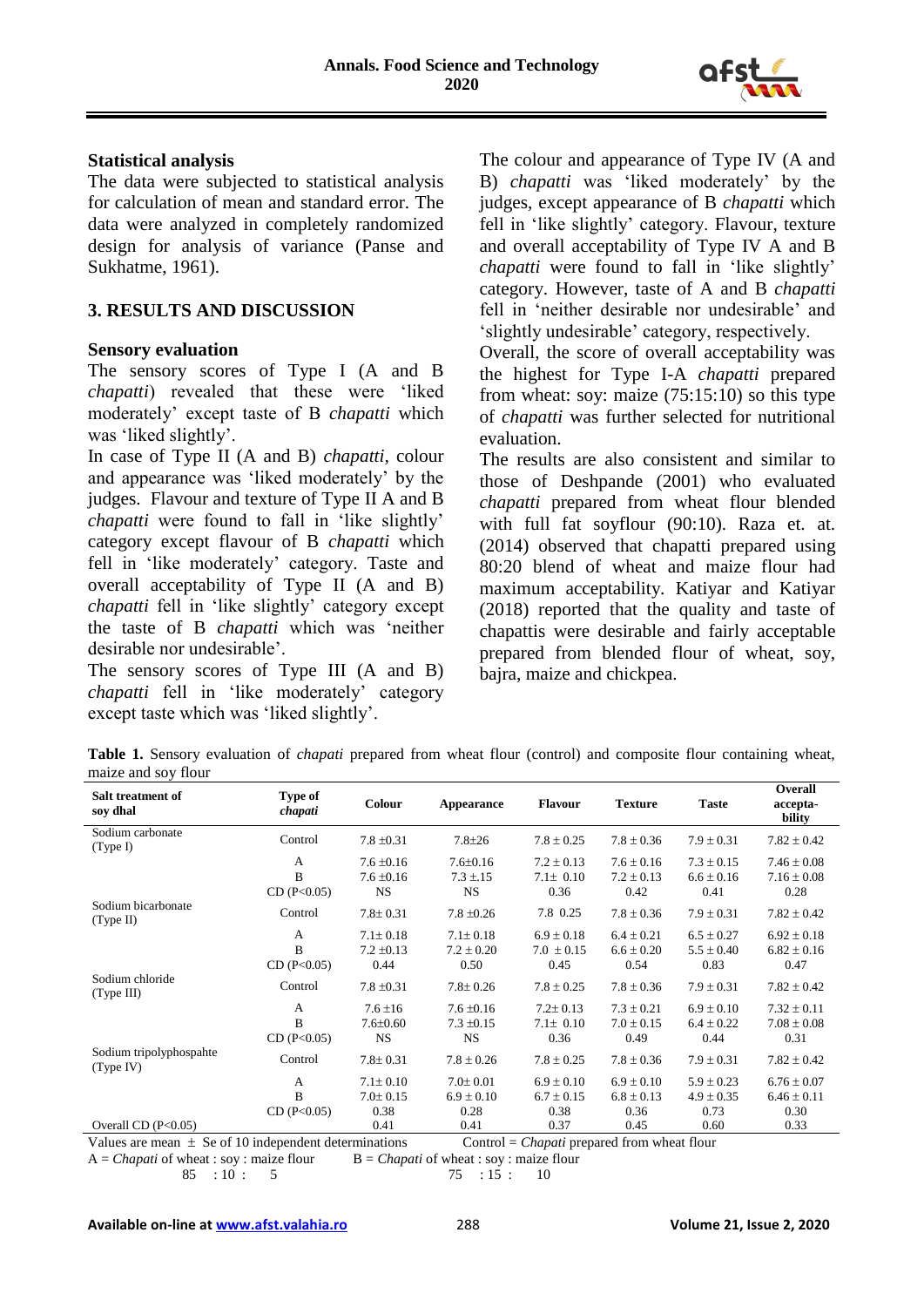

|                       | <b>Moisture</b>  | <b>Protein</b>   | Fat             | Ash             | <b>Crude fibre</b> |
|-----------------------|------------------|------------------|-----------------|-----------------|--------------------|
| <b>Controls</b>       |                  |                  |                 |                 |                    |
| Unprocessed wheat     | $12.11 \pm 0.61$ | $12.31 \pm 0.44$ | $1.08 \pm 0.05$ | $1.90 \pm 0.20$ | $1.89 \pm 0.07$    |
| Unprocessed soy       | $9.8 \pm 0.63$   | $33.8 \pm 1.32$  | $23.4 \pm 0.98$ | $5.1 \pm 0.18$  | $3.9 \pm 0.29$     |
| Unprocessed maize     | $13.63 \pm 0.22$ | $11.01 \pm 0.24$ | $3.6 \pm 0.29$  | $1.45 \pm 0.09$ | $2.15 \pm 0.08$    |
| Unprocessed composite | $11.91 \pm 1.07$ | $15.40 \pm 0.29$ | $4.68 \pm 0.03$ | $2.33 \pm 0.13$ | $2.00 \pm 0.05$    |
| flour                 |                  |                  |                 |                 |                    |
| <i>Chapati</i>        |                  |                  |                 |                 |                    |
| Wheat                 | $29.67 \pm 0.83$ | $12.06 \pm 0.03$ | $1.17 \pm 0.06$ | $2.63 \pm 0.13$ | $1.87 \pm 0.05$    |
| Wheat+soy+maize       | $33.54 \pm 1.19$ | $15.49 \pm 0.42$ | $5.01 \pm 0.06$ | $3.03 \pm 0.28$ | $2.76 \pm 0.07$    |
| 't' value             | 10.64            | 4.79             | 4.42            | 1.21            | 1.71               |
| CD (P<0.05)           | 2.59             | 2.38             | 1.47            | 0.59            | 0.48               |

**Table 2.** Proximate composition of unprocessed flour and *chapatis* (g/100 g, dry matter basis)

Control = Wheat flour *chapati*

Unprocessed composite flour: Wheat : Soy : Maize

75 : 15 : 10

t tab at 5% level 4.303

#### **Nutritional evaluation Proximate constituents of flours and chapattis**

The results presented in Table 2 depict the proximate composition of flours and *chapatti*. The moisture content of the maize (13.63%) was higher when compared to that of wheat (12.11%) and soy flour (9.8%).

The protein, fat and ash contents of soy flour were found to be significantly  $(P<0.05)$  higher as compared to that of wheat and maize flour. The results are in accordance to those reported by Gopalan *et al.* (1995) and Aminigo and Oguntudne (2000). Crude fibre content of soy flour was significantly  $(P<0.05)$  higher than that of wheat and maize flour. Non-significant differences were found in the values of crude fibre content of maize and wheat.

There was a significant increase in moisture, protein and fat contents of the developed *chapatti* when compared to those of wheat flour *chapatti* (Table 2). The increase in the nutrient contents of the developed *chapatti* is attributed to supplementation of soy and maize flour to wheat flour.

The nutritional evaluation of unprocessed composite flour and composite flour *chapattis* revealed a significant increase in moisture content of the developed *chapatti* which is due to addition of water for preparing dough (Table 2). The protein content of the developed *chapatti* increased significantly (20.1%) over the unprocessed composite flour. However, non-significant differences were found in fat, ash and crude fibre content of the developed

*chapatti* and unprocessed composite flour.The results obtained in the present study were in accordance with those earlier reported by Duhan (1994) who found 11.64 per cent protein in wheat and soy flour supplemented *chapatti*. Khetarpaul and Goyal (2009) and Turab (2017) observed higher protein, fat and ash content in partially defatted soy fortified composite flour *chapattis*.

**Carbohydrate profile of flours and chapattis** Reducing sugar content of wheat, soy and

maize was 0.61, 0.60 and 0.50 per cent which were not significantly different. Non-reducing sugar content of soy flour (5.79%) was significantly higher (P<0.05) than that of wheat (3.56%) and maize flour (3.78%) but the difference was not significant (Table 3).

**Table 3.** Carbohydrate profile of unprocessed flours and *chapati*

| <b>Flours</b>                  | <b>Total</b><br>soluble<br>sugars | Reducing<br>sugar | Non-<br>reducing<br>sugar |
|--------------------------------|-----------------------------------|-------------------|---------------------------|
| <b>Flour</b>                   |                                   |                   |                           |
| Unprocessed wheat              | $4.17 \pm 0.22$                   | $0.61 + 0.03$     | $3.56 \pm 0.20$           |
| Unprocessed soy                | $6.39 + 0.14$                     | $0.60 + 0.05$     | $5.79 \pm 0.08$           |
| Unprocessed maize              | $4.28 + 0.22$                     | $0.50 + 0.04$     | $3.78 \pm 0.27$           |
| Unprocessed<br>composite flour | $4.52 \pm 0.08$                   | $0.54 + 0.02$     | $3.98 \pm 0.10$           |
| Chapati                        |                                   |                   |                           |
| Wheat flour <i>chapatti</i>    | $4.29 + 0.05$                     | $0.62 + 0.06$     | $3.67 + 0.11$             |
| Wheat+soy+ maize               |                                   |                   |                           |
| chapati                        | $4.64 \pm 0.22$                   | $0.70 + 0.07$     | $3.94 \pm 0.15$           |
| 75:15:10                       |                                   |                   |                           |
| 't' value                      | 0.29                              | 0.46              | 0.34                      |
| CD (P<0.05)                    | 0.59                              | <b>NS</b>         | 0.70                      |
| $\sim$                         | $\bullet$<br>$\sim$ $\sim$        | ----              | $\cdots$                  |

Control = Wheat flour *chapatti* t tab at 5% level 4.303

Unprocessed composite flour: Wheat : Soy : Maize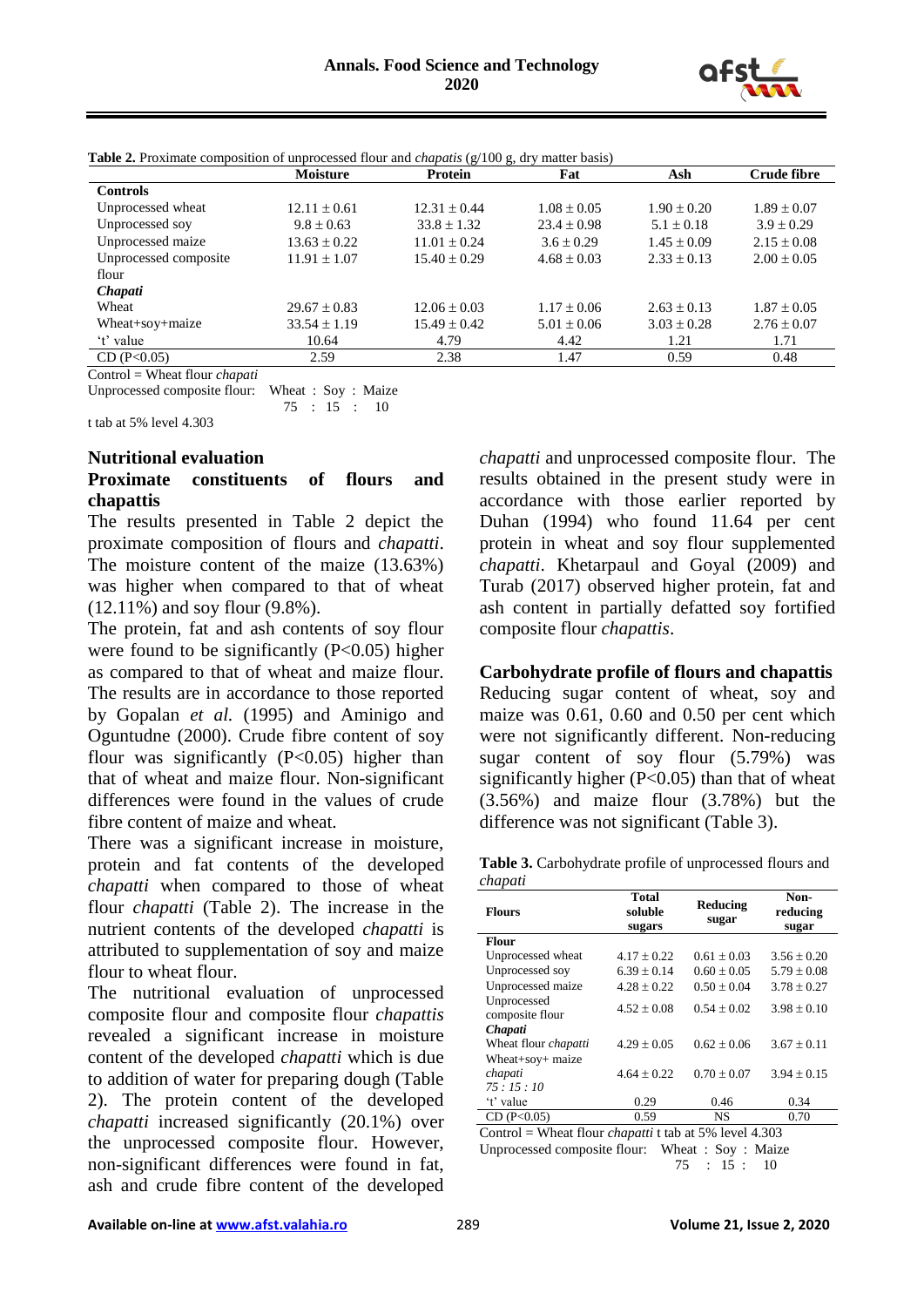

Total, reducing and non-reducing sugar contents of developed *chapatti* increased when compared to wheat flour *chapatti* but the differences were not significant.

The nutritional evaluation of unprocessed composite flour and developed *chapattis*  revealed that total soluble sugar content were 4.52 and 4.64 per cent, respectively. However, this slight increase over the control was not statistically significant. Similar trend was found in non-reducing sugar contents of unprocessed composite flour and developed *chapatti*. The reducing sugar content of control and developed *chapattis* varied nonsignificantly. Similar results have been reported by Khetarpaul and Goyal (2008), however, Dogra *et al.* (2001) had earlier reported increase in total soluble sugar and non-reducing sugar contents of *chapatti* on heating due to the activities of  $\alpha$  and  $\beta$  amylase enzymes. The increase in sugar contents might be attributed to processing treatment like roasting, leading to hydrolysis of starch to monosaccharides.

# **Antinutrient content of flours and chapatti**

Phytic acid and polphenol contents of unprocessed flours revealed that soy flour had highest amount of these antinutrients. Phytic acid content was lowest in maize flour followed by wheat flour and composite flour. However wheat flour had lowest amount of polyphenol content.

When comparison of wheat flour chapatti was done with composite flour chapatti, it was observed that developed wheat, soy and maize *chapatti* had 13% higher phytic acid content as compared to wheat flour *chapatti* which might be due supplementation of soy and maize flour having higher amount of phytic acid.

The unprocessed composite flour (control) contained 755.07 mg phytic acid per 100 g, whereas chapatti made from this flour had only 498.19 mg phytic acid/100 g (Table 4). A significant  $(P<0.05)$  decrease  $(34%)$  in phytic acid content of developed *chapatti* over the unprocessed composite flour was noticed. The roasting of chapattis might have resulted in significant reduction in phytic acid content.

Similar effect of roasting of soybean and baking of *chapatti* on antinutritional content has been reported earlier (Rawat *et al.,* 1994; Dogra *et al.,* 2001; Khetarpaul and Goyal, 2008).

|  |                                        |  | Table 4. Phytic acid and polyphenol contents of |  |
|--|----------------------------------------|--|-------------------------------------------------|--|
|  | unprocessed flours and <i>chapatis</i> |  |                                                 |  |

|                                                                 | <b>Phytic acid</b><br>(mg/100 g) | Polyphenol<br>(mg/100 g) |  |  |
|-----------------------------------------------------------------|----------------------------------|--------------------------|--|--|
| <b>Flours</b>                                                   |                                  |                          |  |  |
| Unprocessed wheat                                               | $625.19 \pm 7.12$                | $455.12 \pm 4.65$        |  |  |
| Unprocessed soy                                                 | $1494.72 \pm 45.63$              | $615.61 \pm 3.86$        |  |  |
| Unprocessed maize                                               | $619.87 \pm 8.45$                | $580.23 \pm 12.47$       |  |  |
| Unprocessed                                                     | $755.07 \pm 3.74$                | $491.70 \pm 3.49$        |  |  |
| composite flour                                                 |                                  |                          |  |  |
| Chapati                                                         |                                  |                          |  |  |
| Wheat flour <i>chapatti</i>                                     | $440.40 \pm 0.36$                | $169.27 \pm 0.47$        |  |  |
| Wheat+soy+ maize                                                | $498.19 \pm 6.16$                | $167.07 \pm 1.06$        |  |  |
| chapati                                                         |                                  |                          |  |  |
| 75:15:10                                                        |                                  |                          |  |  |
| 't' value                                                       | 7.04                             | 0.26                     |  |  |
| CD (P<0.05)                                                     | 67.81                            | 20.46                    |  |  |
| Control = Wheat flour <i>chapati</i> t tab at 5% level<br>4.303 |                                  |                          |  |  |
| Unprocessed composite flour: Wheat: Soy: Maize                  |                                  |                          |  |  |

75 : 15 : 10

The polyphenol (mg/100 g) contents of the raw and unprocessed composite flour and developed *chapattis* were found to be 491.70 and 167.07, respectively (Table 4). This significant (66%) decrease in polyphenols after giving the processing treatment i.e. roasting to the composite flour was due to binding of polyphenols with other organic substances and proteins, or from alterations in the chemical structure of polyphenols that cannot be determined by available chemical methods (Reddy *et al.,* 1985). Omoikhoje et. al., *(2009) reported that trypsin inhibitor, hemaggl*utinin and tannin were completely eliminated in bambaragroundnut seeds cooked for 60 min or longer.

# **Protein and starch digestibility (in vitro)**

The protein digestibility was the highest in case of maize flour followed by wheat flour, but the differences between the two were nonsignificant. However, among all the flours maize flour had significantly  $(P<0.05)$  higher protein digestibility. The similar results for protein digestibility of wheat and maize were earlier reported by Jood and Kapoor (1992).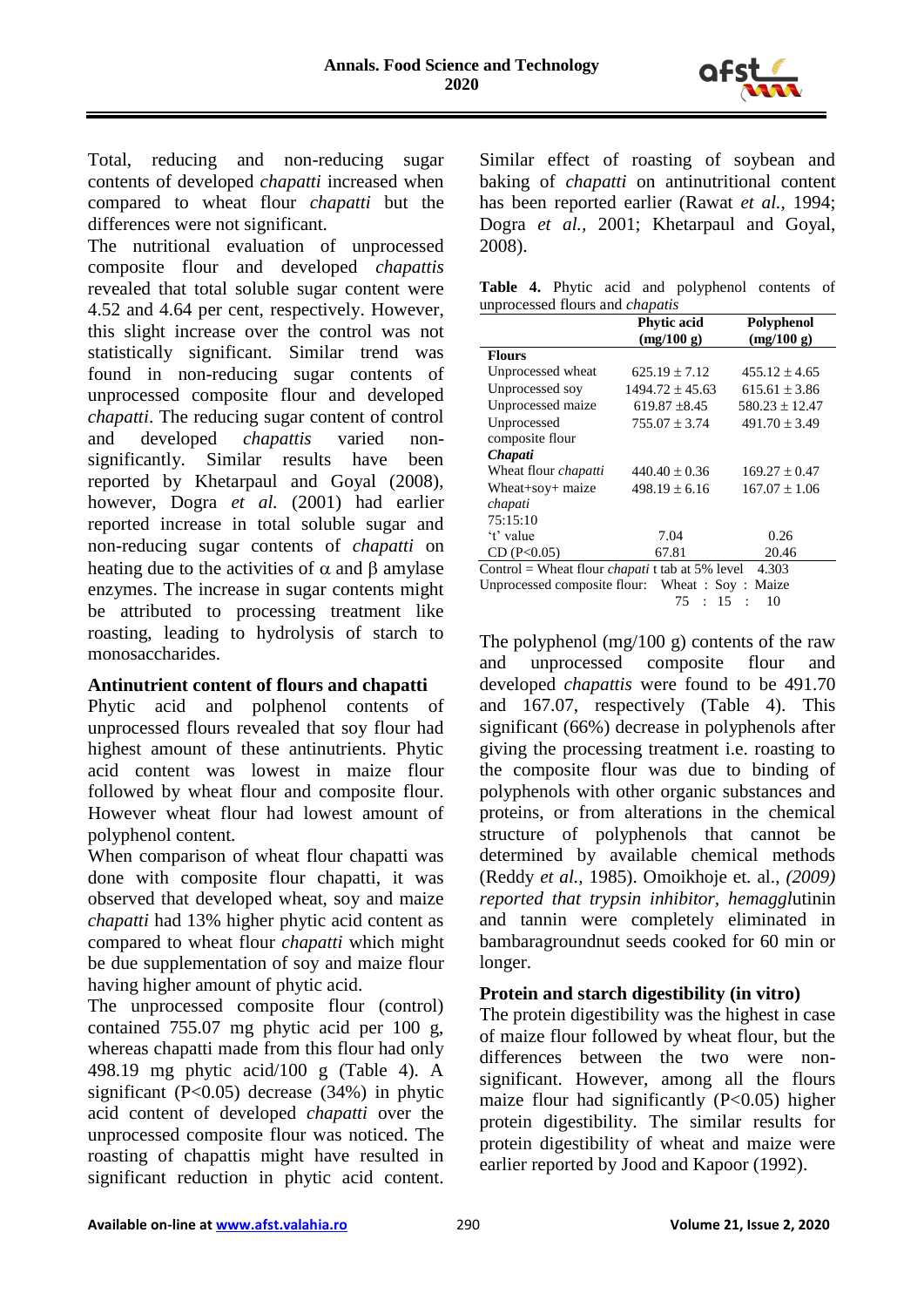

The nutritional evaluation of unprocessed composite flour and developed *chapatti* revealed that protein digestibility of developed *chapatti* was significantly higher which might be attributed to higher content of phytic acid and polyphenols content in the unprocessed composite flour (Table 4) that adversely affect the protein digestibility. The digestibility of legume protein has been found to improve significantly during processing due to destruction of antinutrients (Kadam *et al.,*  1986) or by opening the protein structure through denaturation (El Faki *et al.,* 1984) and also by denaturing globulins, highly resistant to proteases in the native state (Walker and Kochhar, 1982).

**Table 5**. Protein digestibility (*in vitro,* g/100 g) and starch digestibility (*in vitro*, mg maltose released/g) of unprocessed flours and *chapati*

|                                                                                                                                                                                                                                                                                                             | Protein          | Starch           |
|-------------------------------------------------------------------------------------------------------------------------------------------------------------------------------------------------------------------------------------------------------------------------------------------------------------|------------------|------------------|
|                                                                                                                                                                                                                                                                                                             | digestibility    | digestibility    |
| <b>Flours</b>                                                                                                                                                                                                                                                                                               |                  |                  |
| Unprocessed wheat                                                                                                                                                                                                                                                                                           | $71.17 \pm 0.78$ | $33.29 \pm 0.53$ |
| Unprocessed soy                                                                                                                                                                                                                                                                                             | $60.42 \pm 0.65$ | $24.33 \pm 0.44$ |
| Unprocessed maize                                                                                                                                                                                                                                                                                           | $72.11 \pm 0.28$ | $33.42 \pm 0.55$ |
| Unprocessed composite                                                                                                                                                                                                                                                                                       | $69.65 \pm 1.24$ | $31.96 \pm 1.22$ |
| flour                                                                                                                                                                                                                                                                                                       |                  |                  |
| Chapati                                                                                                                                                                                                                                                                                                     |                  |                  |
| Wheat flour <i>chapatti</i>                                                                                                                                                                                                                                                                                 | $73.19 \pm 0.37$ | $43.78 \pm 0.25$ |
| Wheat+Soy+Maize<br>chapati                                                                                                                                                                                                                                                                                  | $72.68 \pm 0.38$ | $40.81 \pm 0.24$ |
| 't' value                                                                                                                                                                                                                                                                                                   | 0.68             | 2.57             |
| CD(P<0.05)                                                                                                                                                                                                                                                                                                  | 2.38             | 2.18             |
| Control = Wheat flour <i>chapati</i>                                                                                                                                                                                                                                                                        |                  |                  |
| $\mathbf{r}$ , $\mathbf{r}$ , $\mathbf{r}$ , $\mathbf{r}$ , $\mathbf{r}$ , $\mathbf{r}$ , $\mathbf{r}$ , $\mathbf{r}$ , $\mathbf{r}$ , $\mathbf{r}$ , $\mathbf{r}$ , $\mathbf{r}$ , $\mathbf{r}$ , $\mathbf{r}$ , $\mathbf{r}$ , $\mathbf{r}$ , $\mathbf{r}$ , $\mathbf{r}$ , $\mathbf{r}$ , $\mathbf{r}$ , | $\mathbf{u}$     |                  |

Unprocessed composite flour: Wheat : Soy : Maize 75 : 15 : 10

t tab at 5% level 4.303

The *in vitro* starch digestibility (mg maltose released/g) was found to be higher in maize flour as compared to wheat and soy flour. Non-significant differences were observed in the starch digestibility of wheat flour *chapatti* and developed *chapatti*. However, comparison of unprocessed composite flour and developed *chapatti* reveals a significant improvement (28%) in starch digestibility of developed *chapatti.* This might be due to the fact that starch granules are gelatinized and partially solubilized, thus becoming available to digestive enzymes. Also during cooking various heat labile antinutrients like phytates

and tannins are inactivated or destroyed leading to improved starch digestibility, as reported in the present study (Table 4).

The enhancement in starch digestibility due to heat treatment has also been reported by other workers in red gram, bengal gram and black gram (Kelkar *et al.,* 1996); moth bean (Bravo *et al.,* 1998) and composite flour chapatti (Khetarpaul and Goyal, 2009).

# **4. CONCLUSION**

The results of the present study thus, reveal that the *chapatti* prepared by using combination of salt treated defatted soy, wheat and maize flour was organoleptically acceptable. Nutritionally, this composite flour *chapatti* contained significantly higher protein than the wheat *chapatti* sample. Processing treatment i.e. roasting decreased the amount of phytic acid and polyphenols and improved the protein and starch digestibility considerably of the composite flour *chapatti*. Hence, blending of wheat flour with maize and soy flour is better to improve the nutritional profile of unleavened bread. These types of chapattis can help to overcome the problem of malnutrition to some extent.

# **Acknowledgement**

The authors thank ICAR for financial support under NATP scheme for conducting research on "Enhancing utilization of soybean through development of value added food products"

# **5. REFERENCES**

- [1]. Aminigo, E.R. and Oguntunde, A.O. (2000). Functional properties and nutritive composition of maize (Zea mays) as affected by heat treatments. Journal of Food Science and Technology, 37(1): 11-15.
- [2]. AOAC. (1990), Official Methods of Analysis of the Association of Official Analytical Chemists. Arlington, Virginia, USA, 2:15.
- [3]. Bravo, L., Siddhuraju, P. and Calixto, F.S. (1998). Effect of various processing methods on the in vitro starch digestibility and resistant starch content of Indian pulses. Journal of Agricultural Food Chemistry, 46: 4667-4674.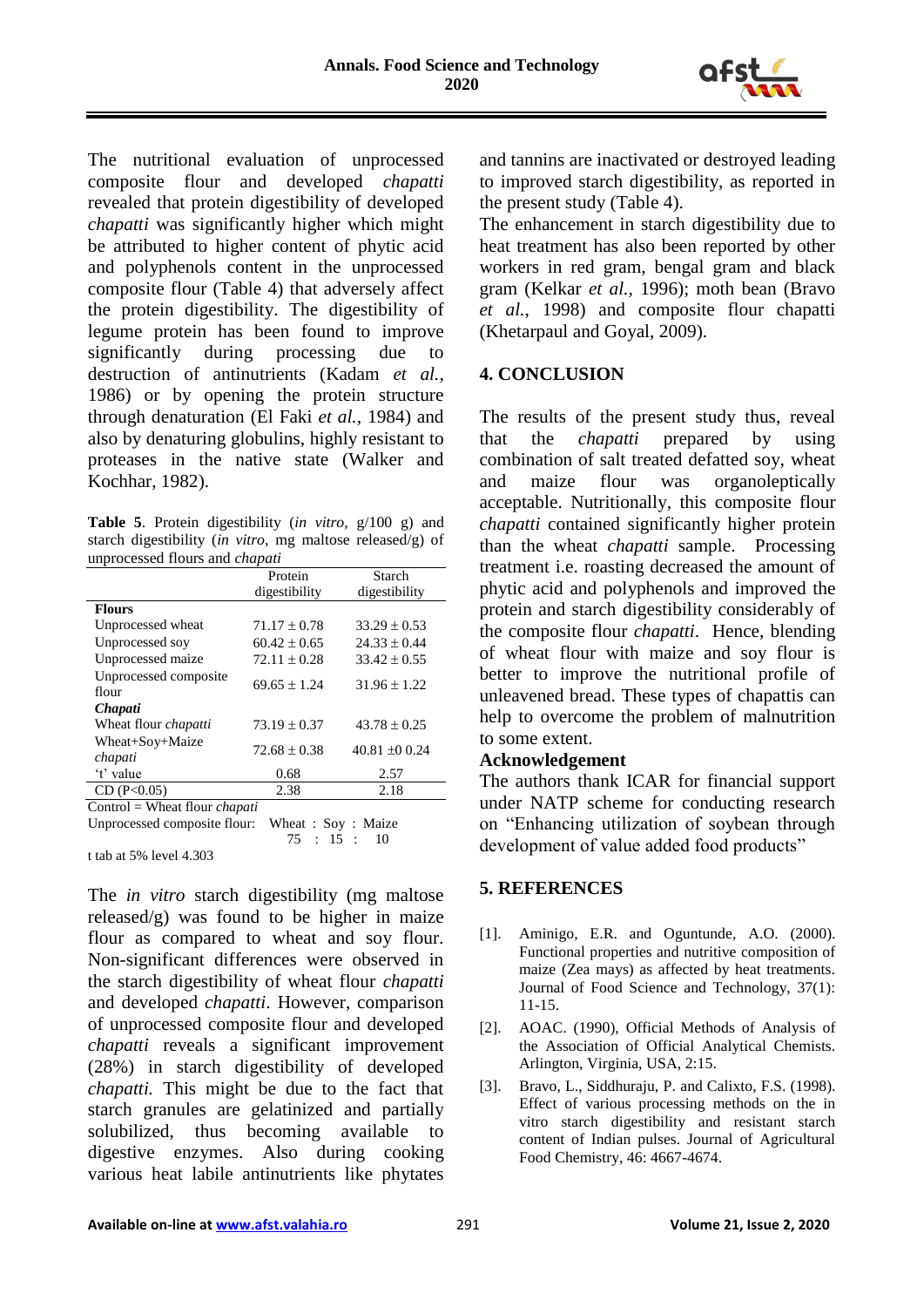

- [4]. Davies, N.T. and Reid, H. (1979). An evaluation of phytate, zinc, copper, iron and manganese contents and zinc availability from soy-based textured vegetable protein meat substitutes or meat extenders. British Journal of Nutrition, 41: 579.
- [5]. Deshpande, S.S., Mishra, A. and Mishra, M. (2001). Preparation and organoleptic evaluation of soy-blended food products. Journal of Food Science and Technology, 38(3):291-293.
- [6]. Dogra, J., Dhaliwal, Y.S. and Kalia, M. (2001). Effect of soaking, germination, heating and roasting on the chemical composition and nutritional quality of soybean and its utilization in various Indian leavened products. Journal of Food Science and Technology, 38(5): 453-457.
- [7]. Duhan, R. (1994). Nutritional and sensory evaluation of some traditional food products developed from soybean. M.Sc. Thesis. CCSHAU, Hisar, India.
- [8]. El-Faki, H.A., Venkataraman, L.U. and Desikacher, H.S.R. (1984). Effect of processing on the in vitro digestibility of protein and carbohydrates in some Indian legumes. Plant Foods for Human Nutrition, 34: 127-133.
- [9]. [9] FAO. (1970), Amino acid content of foods and Biological data on protein: Nutritional studies, 24. Food and Agriculture Organization of the United Nations, Rome.
- [10]. Gopalan, C., Ramasastri, B.V. and Balasubramanian, S.C. (1995). Nutritive Value of Indian Foods. NIN, Indian Council of Medical Research, Hyderabad. 47-58.
- [11]. Hulme, A.C. and Narain, R. (193)1. The ferricyanide method for determination of reducing sugars. A modification Hagedom Jensen Hones technique. Biochemical Journal, 25: 1051-1061.
- [12]. Jood, S. and Kapoor, A.C. (1992). Effect of storage and insect infestation on protein and starch digestibility of cereal grains. Food Chemistry, 44: 209-219.
- [13]. Kadam, S.S., Ghorpade, V.M., Adsule, R.N. and Salunkhe, D.K. (1986). Trypsin inhibitor in moth beans; thermal stability and changes during germination and cooking. Plant Foods for Human Nutrition, 36: 43-46.
- [14]. Katiyar, S. and Katiyar, R. (2018). Quality characteristics of blended wheat flour with bajra, chickpea, soybean and maize flours. Food Science Research Journal, 9 (1): 156-162.
- [15]. Kelkar, M., Shastri, P. and Tao, B.Y. (1996). Effect of processing on in vitro carbohydrates digestibility of cereals and legumes. Journal of Food Science and Technology, 33(6): 493-497.
- [16]. Khetarpaul, N., Garg, R. and Goyal, R. (2004a). Improvement in cooking quality of soybean

(Glycine max) by presoaking treatment with enzyme (lipase) solution. Nutrition and Food Science, 34 (1): 8-12.

- [17]. Khetarpaul, N., Grewal, R., Goyal, R. and Garg, R. (2004b). Influence of amylase enzyme soaking on cooking time and organoleptic scores of soy dhal. Forage Research, 29(4): 219-221.
- [18]. Khetarpaul, N., Grewal, R.B., Goyal, R. and Garg, R. (2004c). Development of partially defattd soyflour and dhal. Food Chemistry, 87 (3): 355- 359.
- [19]. Khetarpaul, N., Goyal, R. and Garg, R. (2005). Effect of salt solution pretreatment on the cooking quality and consumer acceptability of soy dhal. British Food Journal, 107(5): 344-352.
- [20]. Khetarpaul, N. and Goyal, R. (2008). Development, nutritional and sensory attributes of nutritious bread prepared using combination of wheat, soy and rice. Acta Alimentaria, 37(2): 147- 57.
- [21]. Khetarpaul, N. and Goyal, R. (2009). Effect of composite flour fortification to wheat flour on quality characteristics of unleavened bread. British Food Journal, 111(6): 554- 564.
- [22]. Mertz, E.T., Kirleiz, A.W. and Axtell, J.D. (1983). In vitro protein digestibility of proteins in major food cereals. Fedreation Proceedings, 42: 6026- 6031.
- [23]. Omoikhoje, S.O., Aruna, M.B. and Bamgbose, A.M. (2009). Effect of cooking time on some nutrient and antinutrients components of bambaragroundnut seeds. Animal Science Journal, 80(1): 52-56.
- [24]. Panse, V.G. and Sukhatme, P.V. (1961). Statistical Methods of Agricultural Workers. 2nd Edn. Indian Council of Agricultural Research, New Delhi. 12:87.
- [25]. Rawat, A. (1990). Nutritional and microbiological quality of soy fortified chapatis. M. Sc. (Food Techn.) Thesis. G.B. Pant University of Agriculture and Technology, Pantnagar, India.
- [26]. Rawat, A., Singh, G., Mittal, B.K. and Mittal, S.K. (1994). Effect of soy fortification on quality characteristics of chapatis. Journal of Food Science and Technology, 31(2):114-116.
- [27]. Raza, S., Kanwal, S., Naseem, K. and Bibi, A. (2014). Effect of substitution of wheat with maize on technological and organoleptic properties of chapattis. Asian Journal of Agriculture and Rural Development. 4(4): 292-296.
- [28]. Reddy, N.R., Pierson, M.D., Sathe, S.K. and Salunkhe, D.K. (1985). Dry bean tannins: A review of nutritional implications. Journal of American Oil Chemical Society, 62:541-548.